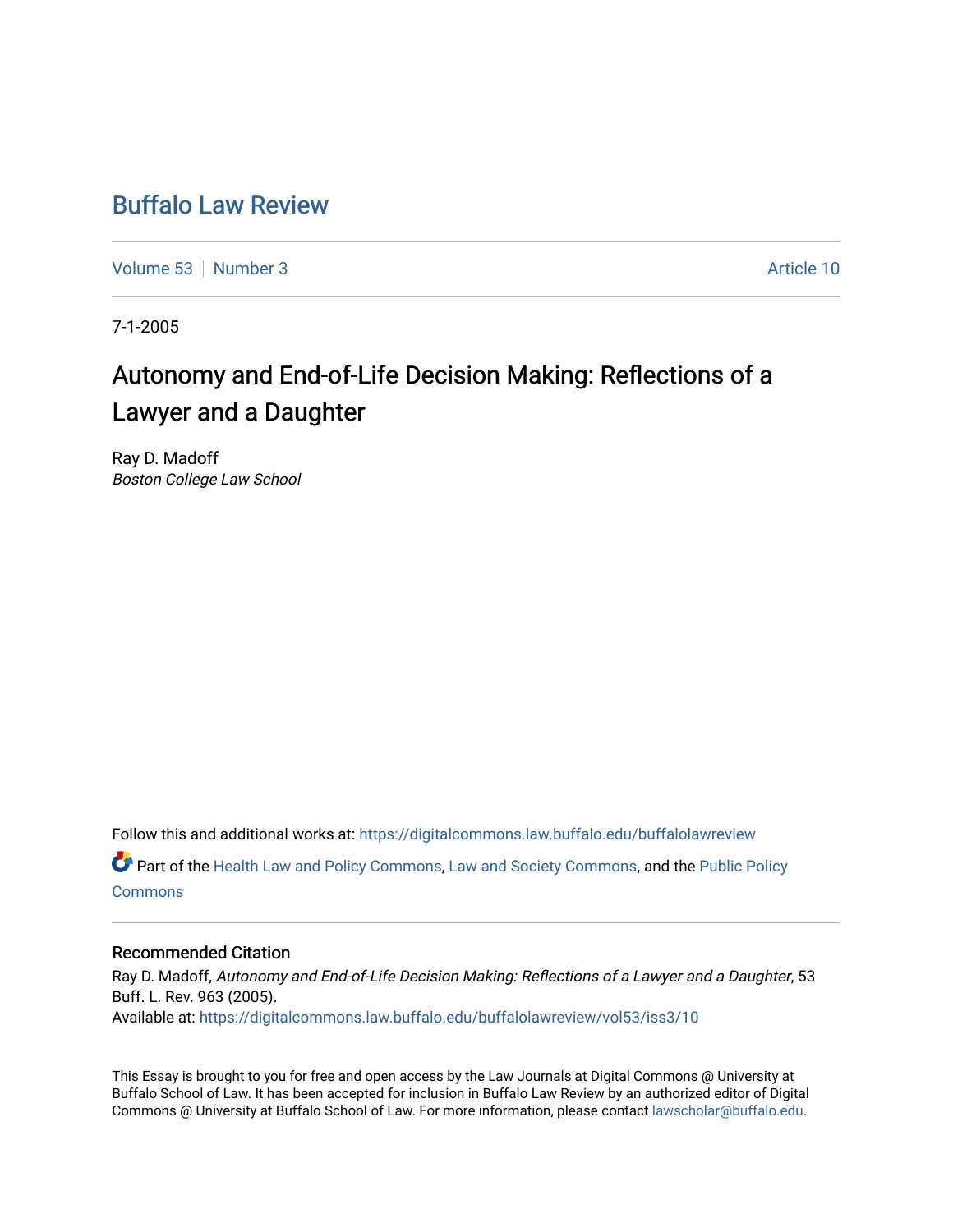### **Autonomy and End-of-Life Decision Making: Reflections of a Lawyer and a Daughter**

#### RAY D. MADOFFt

#### **INTRODUCTION**

What is the role of autonomy in end-of-life decision making? As a law professor specializing in this field I thought I knew the answer. As a family member facing endof-life decisions of a loved one, I learned firsthand of the gulf between law and life.

#### THE LEGAL PERSPECTIVE

As a law professor, I spend much of my time educating future lawyers about the law's approach to end-of-life decision making. This issue basically arises at two different times: (1) at the planning stage, when an individual is healthy and competent and in a position to state his wishes, and (2) when a person is in a compromised state, such that he cannot make or express wishes for himself, but health care decisions must be made. Although these situations are vastly different, the operating model is the same. In both situations, the law is concerned with maintaining the autonomy of the individual. The question of how one accommodates the needs of the family is ignored as the family's preference is largely irrelevant within this legal model.<sup>1</sup>

t Professor of Law, Boston College Law School. A.B., 1980 Brown University, J.D., 1984 and LL.M. in Taxation, 1986 New York University School of Law. The author thanks Mike Cassidy, Avi Soifer, and Sharon Beckman for their helpful comments. © Copyright 2005 by Ray D. Madoff.

*<sup>1.</sup> See* Susan Adler Channick, *The Myth of Autonomy at the End-of-Life: Questioning the Paradigm of Rights,* 44 VILL. L. REV. 577, 581 (1999) ("In death and dying jurisprudence, the centerpiece of rights talk is personal autonomy-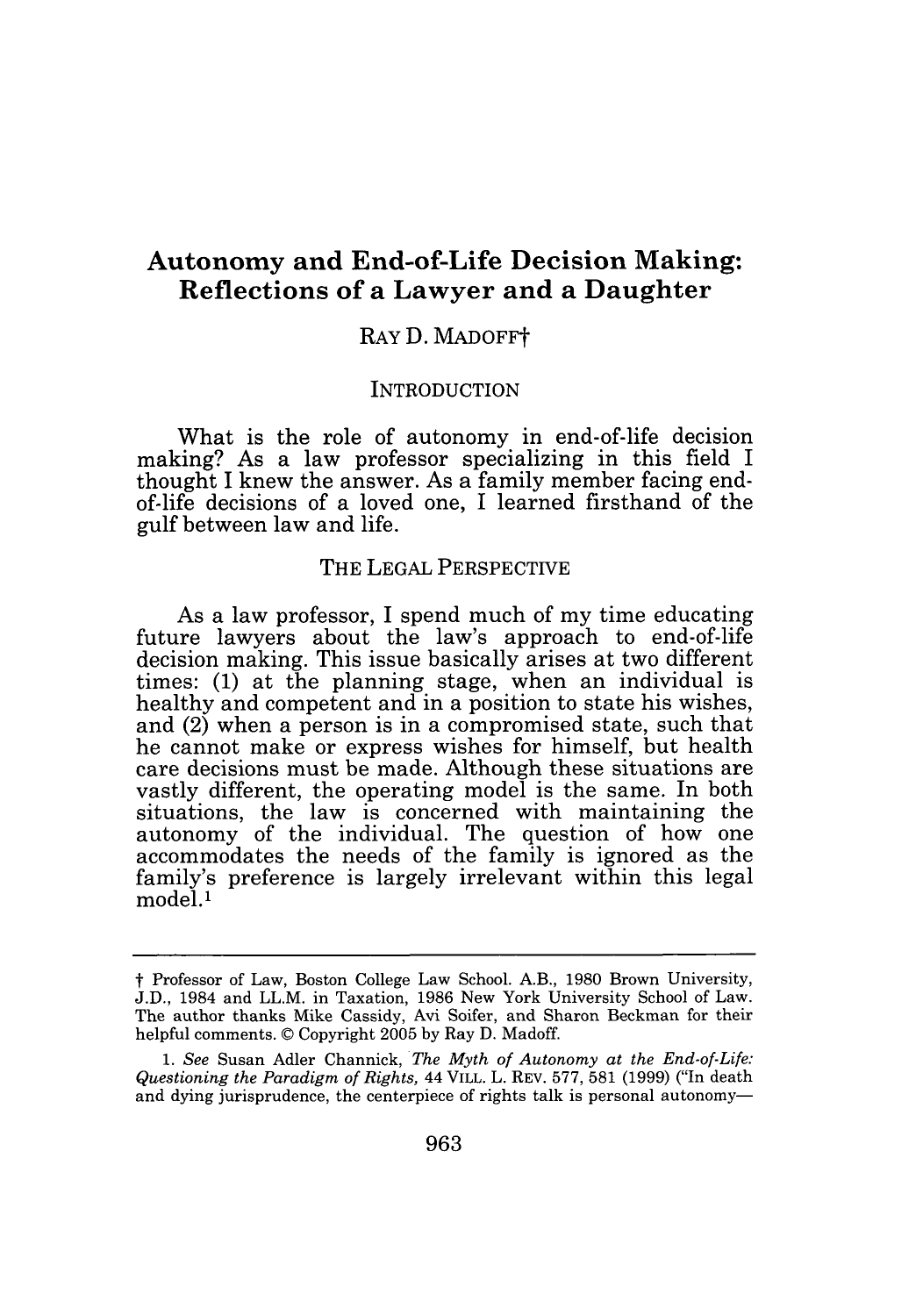In preparing future lawyers who are going to be involved in estate planning, I teach them the importance of advising clients to make their wishes known regarding endof-life care. I also teach them about drafting the legal documents that reflect those wishes: the health care proxy and the living will (sometimes these documents are referred to under the generic term "advance directives"). Although these documents operate in different ways, they both attempt to provide an opportunity for the person's wishes to be taken into account in the event that he becomes unable to express his own wishes.

The health care proxy is a document that allows a person to appoint another individual as an agent to make decisions regarding health care if the principal is unable to make such decisions or unable to communicate decisions to health care providers. The theory underlying the health care proxy is that of substituted judgment; the agent's role is to convey the end-of-life decision that the principal himself would have made if able to do so.<sup>2</sup> In doing so, the health care proxy uses the autonomy model to reflect the patient's wishes and does not provide any mechanism to reflect the perspectives of family members—even if a family member is named as the agent.<sup>3</sup>

A living will is the other commonly used document in planning for end-of-life decision making. Like the health care proxy, the living will strives to provide an opportunity for input by the individual. However, rather than relying on an agent, the living will is a document that provides specific instructions for medical care. 4 A living will contains instructions directly from the principal to the health care providers. Therefore, in theory, the instructions are effective even if the family members disagree with the decision.

the almost unassailable right of an individual to make medical treatment decisions even when such decisions result in the accelerated death of the actor.").

*<sup>2.</sup> See* RAY D. MADOFF, CORNELIA R. TENNEY **&** MARTIN A. HALL, PRACTICAL GUIDE TO ESTATE PLANNING 57 (2001).

<sup>3.</sup> *See* Channick, *supra* note 1, at 637-38 ("[D]espite the relationship of patients with their families, the culture of death and dying has conspired to exclude the family from one of life's most intimate moments.").

<sup>4.</sup> *See* MADOFF, TENNEY & HALL, *supra* note 2, at 56.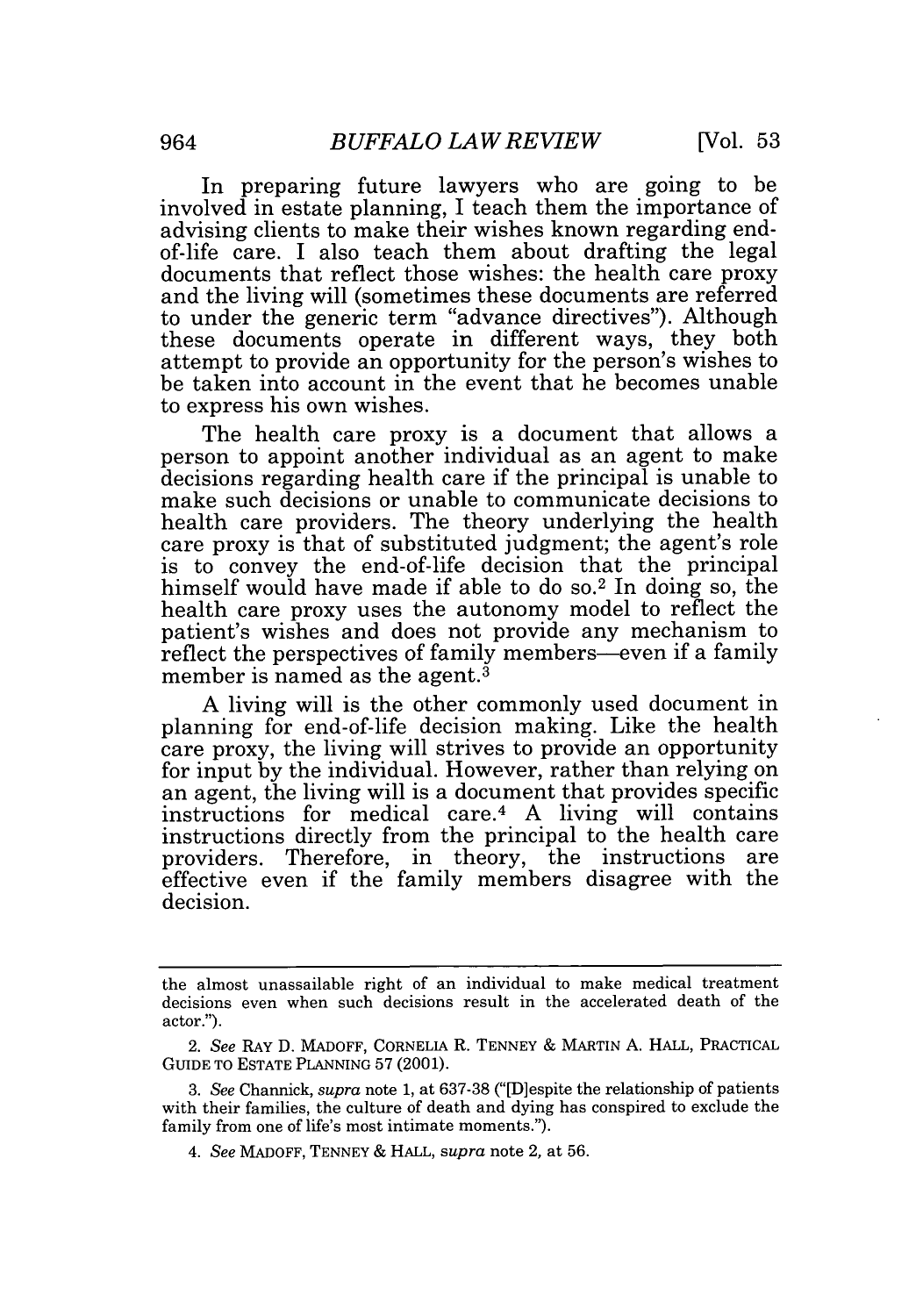Even from this clear-cut lawyers' perspective, I try to impart to my students awareness of some of the practical limitations of this model. After all, drafting a living will requires imagining situations that, to most people, are simply beyond imagination. To illustrate this problem, I show my students an episode from the popular television show *Seinfeld.* In this episode one of the characters, Kramer, having watched a movie about a woman in a coma, decides he needs a living will. Kramer asks his friend Elaine to be his designated agent for health care decisions and together they consult an attorney to draft the appropriate documents. To prepare the living will, the attorney describes scenarios and asks Kramer what type of medical care he would like for each. The following colloquy captures the flavor of the meeting:

- ATTORNEY. Situation number four. You're breathing on your own, you're conscious but with no muscular function.
- KRAMER. Well, would I be able to communicate?
- ATTORNEY. I don't see how.
- ELAINE. I don't like the sound of this one.
- KRAMER. Huhh, yeah, let's pull the cord.
- ELAINE. Yank it like *(pops open a soda can)* you're starting a lawnmower. <sup>5</sup>

Even if this is written broadly for the sake of humor, as is often the case, the humor contains a good deal of truth. Although people regularly prepare living wills that state their wishes in the event of various circumstances, it is very difficult to imagine those situations and to predict how one is going to feel. One of the limitations of the living will is that it presumes that people, when they are young and healthy, are going to be able to accurately assess how they would feel in the face of serious and debilitating illness. And the truth is ... we don't really know whether people actually feel the way they imagine they will. Indeed, the bulk of the evidence points in the other direction. It is not uncommon for people to say things like: "if I were paralyzed (or blind or suffered a stroke or any number of other debilitating conditions that humans face), I would not want

<sup>5.</sup> Script of *Seinfeld: The Comeback* (NBC television broadcast Jan. 30, 1997), http://www.seinology.com/scripts/script-147.shtml (last visited Oct. 1, 2005).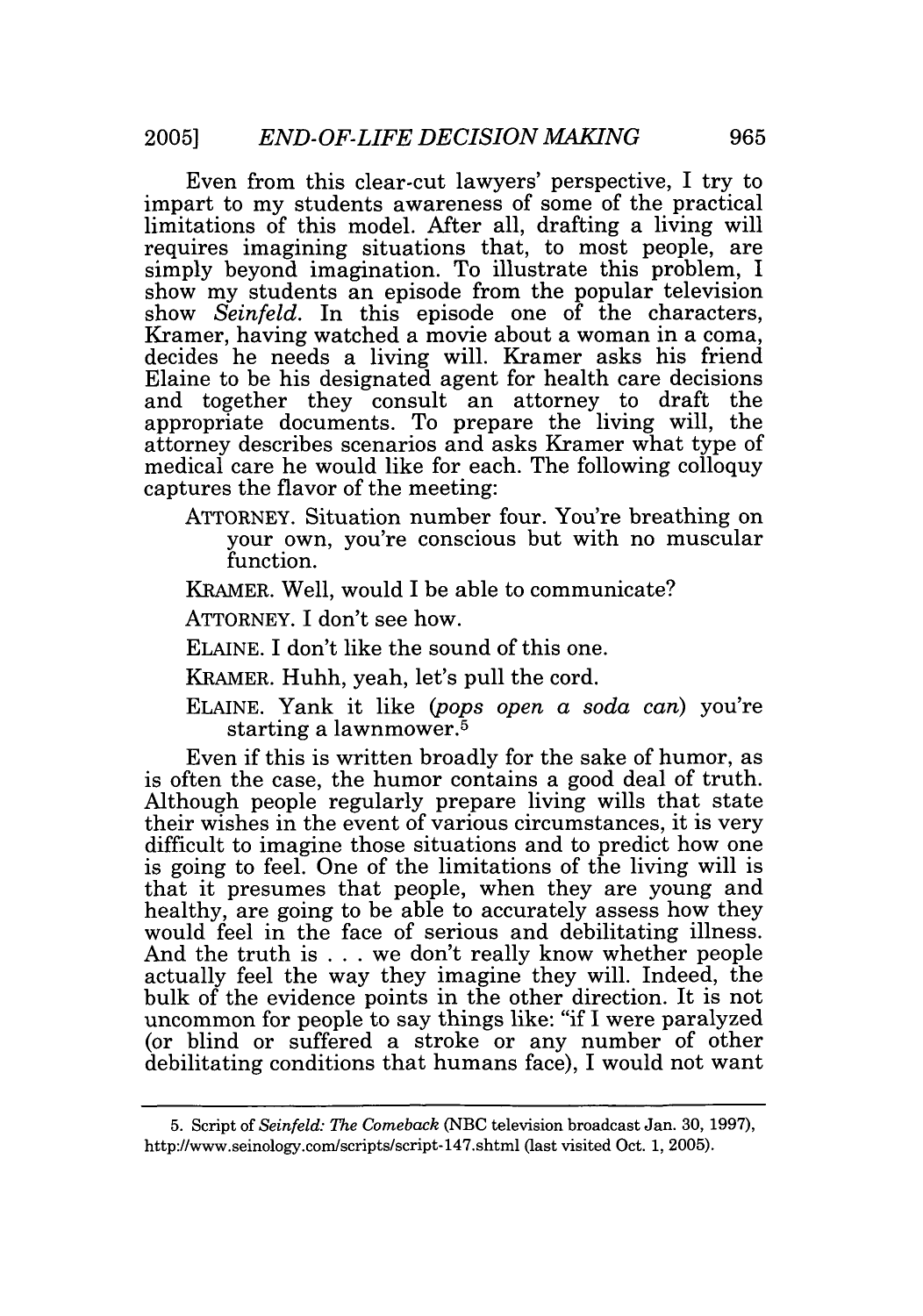to go on living." Yet, when people actually face these situations, their attitude is typically very different. The will to live is so strong, that although they may at first be discouraged about their situation, most people continue to find meaning in their lives, even if they didn't think they could.

That is how the legal world addresses advance decision making, but what about the situation where there is no explicit advanced directive, but a decision about medical intervention must be made? The legal model again focuses on the individual. If he is competent to make the decision, then he should do so. This makes perfect sense because medical intervention in the absence of consent is a battery, an unauthorized assault on someone's body. Therefore, it is natural to first look for consent. Yet, understanding consent in the context of "live" end-of-life decision making can be far more complicated than it initially appears.

One of the most well known cases to address this situation involved a young woman, Karen Ann Quinlan, who collapsed at a party after swallowing alcohol and tranquilizers. Doctors saved her life, but she suffered brain damage and lapsed into a persistent vegetative state. Her family sought to remove her from life support machinery, but the doctors objected. The question eventually went before the New Jersey Supreme Court, which recognized the right of a person in a persistent vegetative state to be taken off of life support machinery if that is her wish. As the court stated:

We have no doubt, in these unhappy circumstances, that if Karen were herself miraculously lucid for an interval (not altering the existing prognosis of the condition to which she would soon return) and perceptive of her irreversible condition, she could effectively decide upon the discontinuance of the life-support apparatus, even if it meant the prospect of natural death.6

Although this decision makes perfect sense in the abstract, if one imagines such a situation actually happening, some of the difficulties of this model become

*<sup>6.</sup> In re* Quinlan, 355 A.2d 647, 663 (N.J. 1976). For a discussion of the case law in this area, see Charles H. Baron, *Medicine and Human Rights: Emerging Substantive Standards and Procedural Protections for Medical Decision Making within the American Family,* 17 FAM. L.Q. 1 (1983).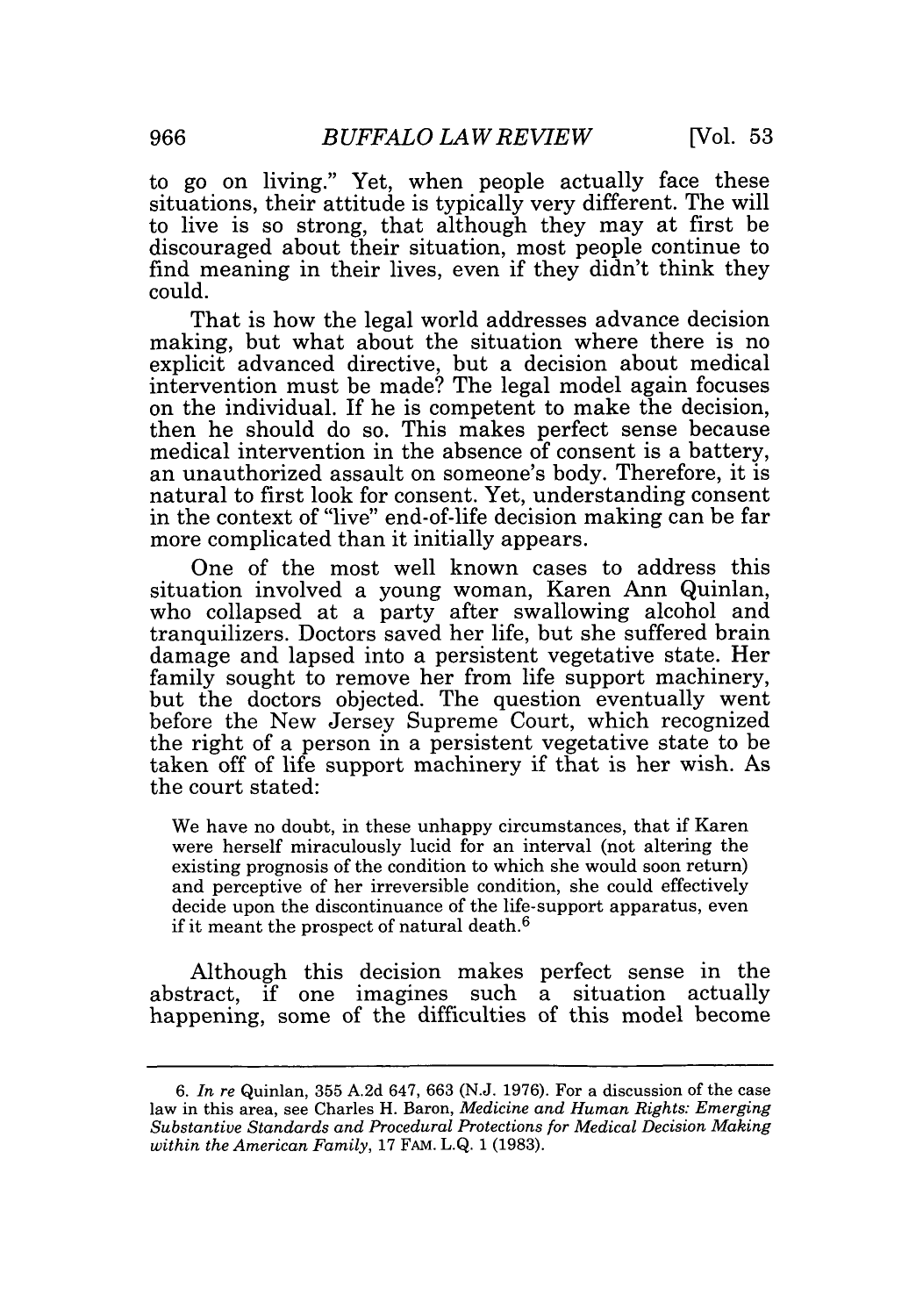readily apparent. Let's imagine that Karen Ann Quinlan were to miraculously become able to express her wishes and she wakes and says "Oh my G-d, this is awful, pull the plug!" There would still be questions as to whether this reflected her well thought-out decision or whether the comment reflected initial depression at her circumstances. Do you treat the depression? How do you know when you have a decision that truly reflects that person's wishes? It is notable that even the fantasy of sudden lucidity still raises problems for end-of-life decision making.

And, of course, most people don't have such moments of lucidity. Far more common is the situation where patients are not able to express their wishes and indeed may not even be competent to form their decision, and you have the family and medical personnel and decisions that must be made. The real life situations are significantly more complicated than the legal construct imagines.

#### A DAUGHTER'S PERSPECTIVE

This was all brought home to me in a very personal way when my father took sick several years ago and we faced these difficult decisions.

My father was a doctor, a cardio-thoracic surgeon who was well acquainted with the problems that people face at the end-of-life. One thing that he knew was that he did not want anything to do with it. So he did what he could to make his wishes known. Massachusetts is one of the few states that does not explicitly recognize living wills. Nonetheless, my father carefully wrote a note that he kept in his desk drawer that said: "If anything should happen to me, I do not want any extraordinary measures taken." So, one thing we had in determining his wishes was the gold standard document, a statement written when he was healthy that explicitly stated his wishes. My father was not taking any chances, so in addition to this note, he also designated a health care proxy. Here too, his wishes came through loud and clear.  $\tilde{A}$  spouse is a common choice for people in naming a health care proxy, and my mother, his wife of almost fifty years, might have seemed a natural choice. Nonetheless, my father, most likely mindful of my mother's soft heart and her notoriously anti-death stance, eschewed the obvious choice in favor of my brotheranother surgeon who was capable of making the hard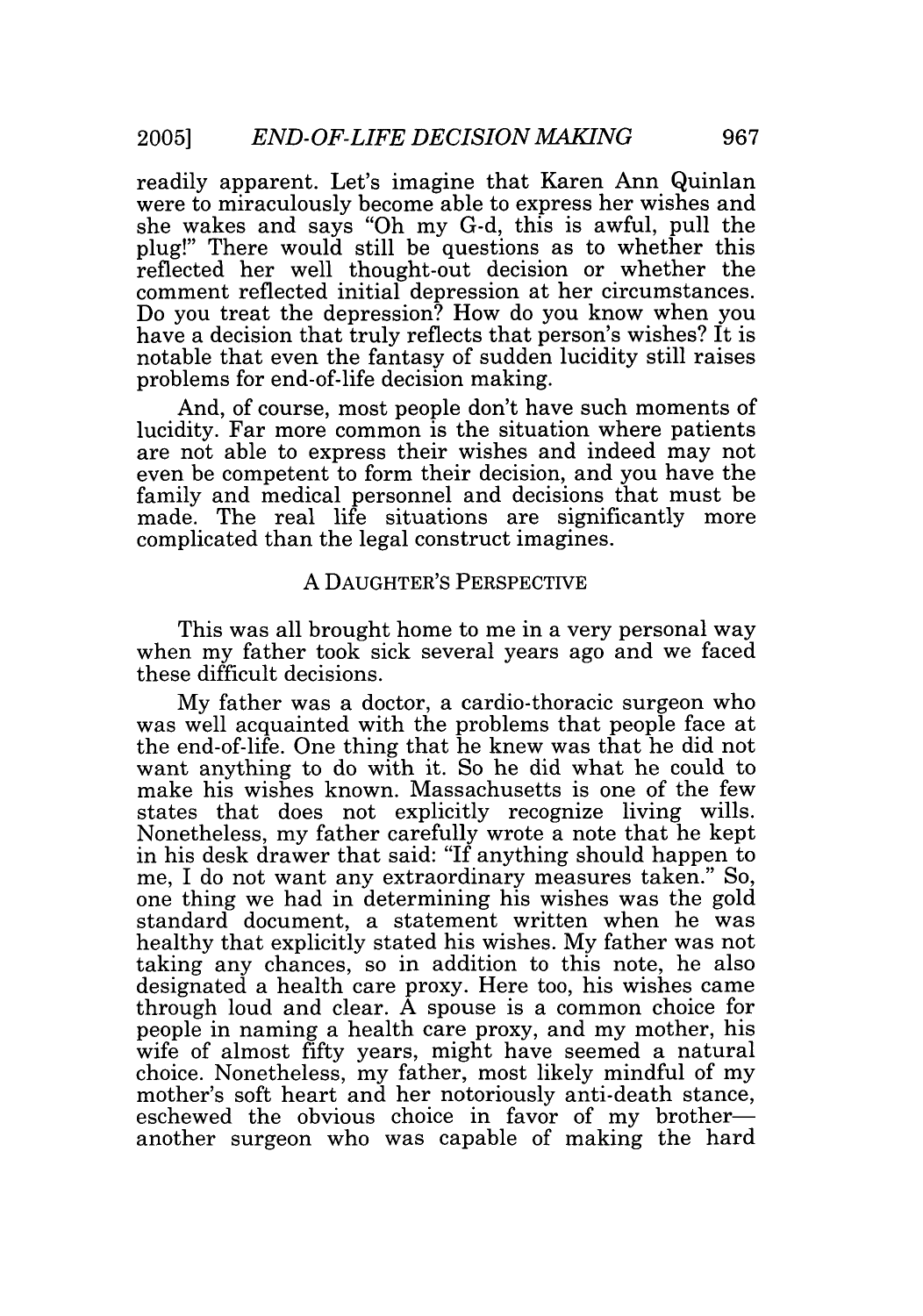decisions. Although this decision on its own was worth a thousand words, my father also added a few of his own. In a conversation with my brother, my father said: "I have named you my health care proxy and I don't want any monkey business!" My brother knew just what he meant.

So one thing we knew when facing these decisions was what my father's wishes were—at least his wishes when he was healthy. But, by the time we were facing these very difficult decisions, many things had changed in my father's life.

My father was an extremely active and vibrant person through his early eighties. At the age of eighty-three he was still practicing cardio-thoracic surgery with a roster of over fifty patients (the fact that so many people would trust their lives to an octogenarian surgeon was a testament to his caring nature as well as his knowledge and skill). In addition, he was taking courses at Harvard Extension School and was in the public library researching Spinoza on the day that he suffered a massive stroke.

Strokes can be mild or they can wreak havoc. My father was one of the unlucky ones. Like many victims, my father's stroke left him essentially paralyzed on his right sideunable to walk or use his right hand. More cruelly, it robbed him of his ability to speak. He could start a sentence, but couldn't finish it, and as much as we tried to understand him, the ultimate effect was to isolate him from friends and family. The stroke caused other, less common, afflictions as well. My father had been a lifetime lover of jazz music, but the stroke affected his ability to understand the notes. It just sounded like noise to him. He was even robbed of the basic pleasures of eating because he lost his ability to taste most foods. His condition was reminiscent of the trials of Job.

My father's life continued this way for the next three years. During that time, although he was often profoundly depressed, at other times he seemed to make do. He enjoyed going for rides with my mother, watching his grandchildren, and even the occasional ice cream cone. It seemed like a new normal had been established.

Of course, all things change and even new normals eventually become things of the past. About three years after his initial stroke, my father began suffering a variety of life-threatening ailments. At one point, he developed an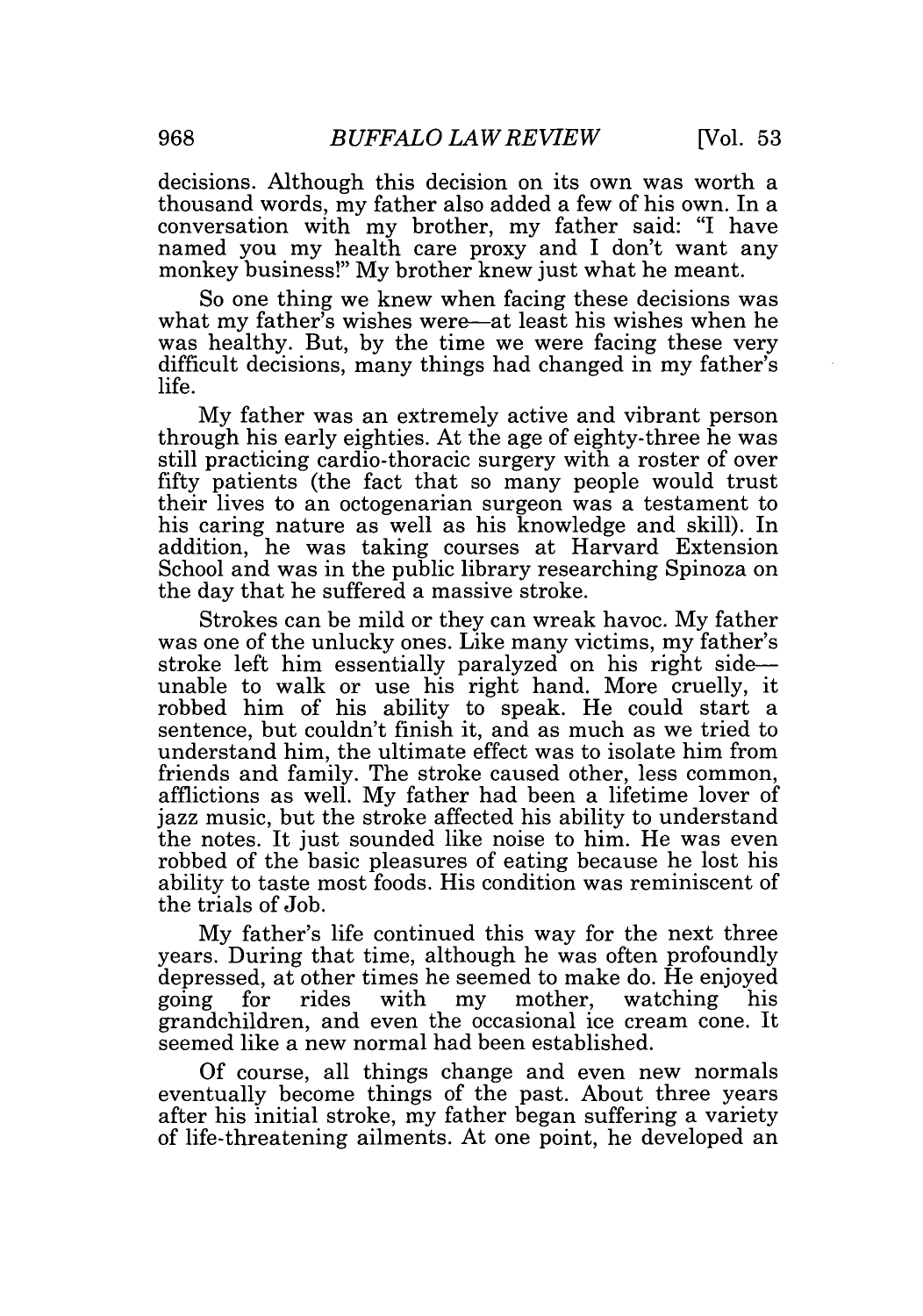infection and his temperature dropped to eighty-six degrees Fahrenheit. At another point he started aspirating food and developed a form of chronic pneumonia. And at each time, we needed to make decisions about what course of action to take. It was during this period that I became most intimately aware of the difficulty of these decisions and the limited assistance provided by the legal view of the world.

We had my father's statement of his wishes, but were they still applicable? Although they might have provided guidance for his views when he was healthy, were those still his views? Of course, if we didn't follow those wishes, how should we decide? Here again, there were a variety of views. My mother and sister were against death at all costs. As my mother said, "This is his only life. Who are we to take that away from him?" My brother and older sister looked at the situation from an objective standpoint—was this kind of life really worth living? I wanted to use the autonomy model, but had a hard time applying it to the situation. On one hand, my father had clearly expressed his wishes years before; on the other hand, after having his stroke he continued to take his medicine and take other life affirming actions. All of this suggests that even when everything happens just as it is supposed to in our legal system, this does not mean that the answers are clear.

Perhaps most surprising was the approach of medical professionals to these health care decisions. Although they were aware of my father's health care proxy naming my brother as his agent for the purposes of making health care decisions, and my father's letter expressing his wishes to avoid extraordinary measures, they nonetheless worked with the entire family to come to a group decision about the appropriate treatments. They used these legal documents, not as answers in and of themselves, but rather as tools to move the family towards consensus about what was in my father's best interest.

In the end, my father had one of those "moments of lucidity" that allowed the autonomy model to work. It had become clear, that if my father's life were to continue, he would need to have a feeding tube. We agonized over the decision and talked for hours on end about what to do. Eventually, I spoke with my father and told him about the doctor's suggested course of action. "No! No! No! No!" he told me, making his wishes known in no uncertain terms. I said, "you know, if they don't put in a feeding tube, you will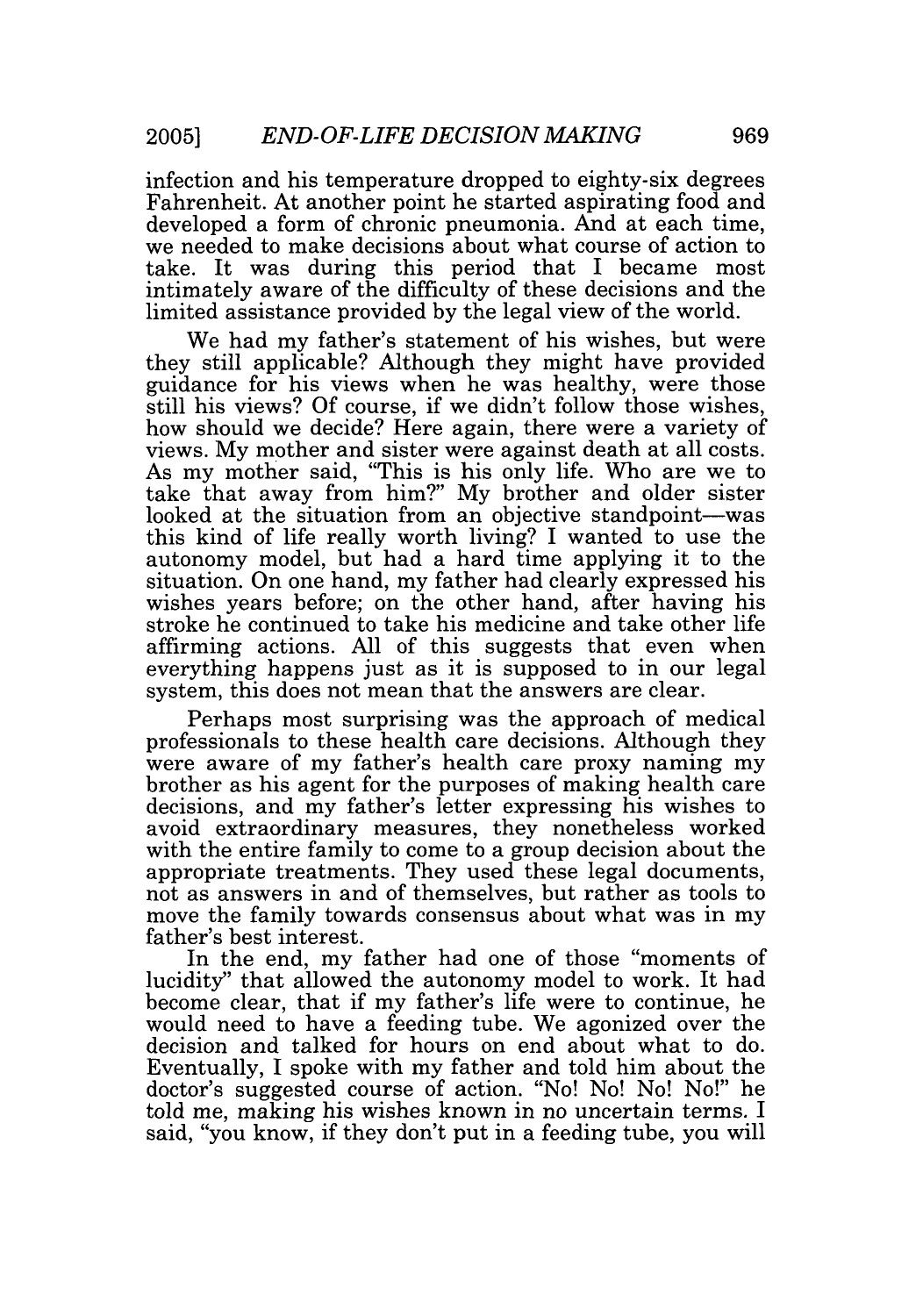die." He mustered all of his strength to say, "I know. I don't care." And when I told him I understood what he wanted he turned to me and said "I'm sorry."

My father died at home two weeks later. Although I will always miss him, I feel fortunate in the comfort of feeling we made the right decision. For those families that are not so fortunate as to have a clear statement of their loved one's current wishes, the experience with my father has caused me to question, not necessarily the appropriateness of the autonomy model, but the helpfulness of the model. As much as one might want to take into account the true wishes of the patient, in many situations the patient's true wish is probably anybody's guess.

#### UNDERSTANDING THE GULF

This essay has discussed the vast gulf between the legal perspective and the perspective of a family member in facing end-of-life decisions. The former uses a strict autonomy model, the latter recognizes that the issue is far more complex. How can we understand this divide?

Legal scholars have long recognized that there is a distinction between law on the books and law in action.<sup>7</sup> In action, law on the books often acts as only one of many factors in decision making. A posted speed limit is interpreted by many drivers as a guide rather than a hard and fast rule of driving. The allocation of liability between persons from law on the books is taken as a factor among others (e.g., whether the plaintiff has the resources to take her case to court or whether the defendant has sufficient assets to pay a liability) to be considered by parties in negotiating a settlement to a dispute. Similarly, in end-oflife decision making, the law on the books model of patient autonomy acts as a factor, among others, in the messy, complicated law in action of end-of-life decision making.

When making decisions about end-of-life care, medical professionals work with families and loved ones to reach a consensus. In guiding families, the directions of the patient as expressed in the living will or choice of health care proxy are offered up as factors to be considered in the decision. At

<sup>7.</sup> This terminology was coined by Roscoe Pound in Roscoe Pound, *Law in Books and Law in Action,* 44 AM. L. REV. 12 (1910).